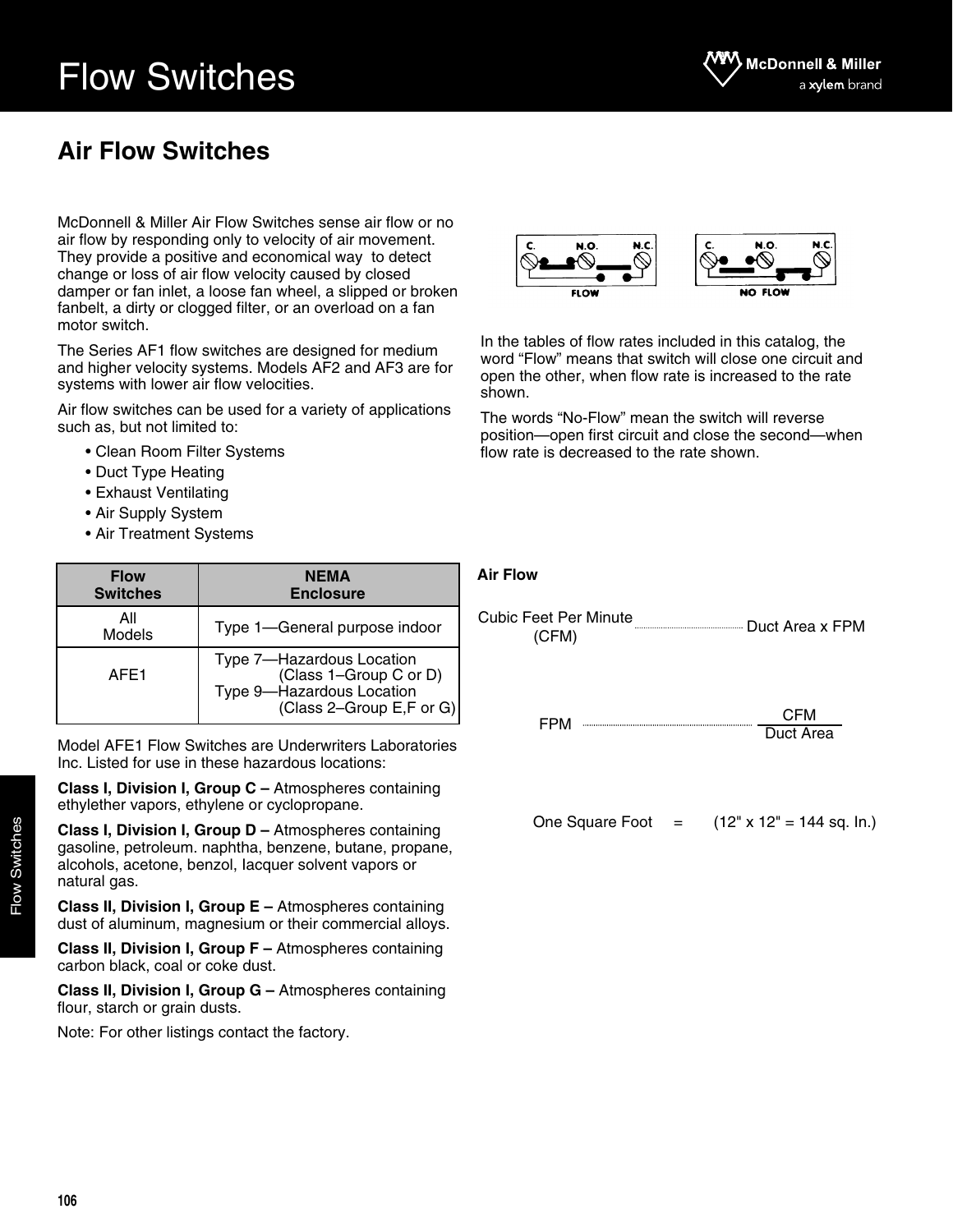# Flow Switches

# **How To Select Air Flow Switches**

### **1. What function will the flow switch perform?**

McDonnell & Miller Air Flow Switches are equipped with single pole double throw switches; consequently, they can be used to make or break an electrical circuit either when flow starts or when flow stops. For example, the Flow Switch can be used to:

Actuate a signal when flow stops Start a motor with flow Shut off an alarm when flow is adequate Stop a motor with no flow

### **2. How much flow is present?**

The air flow velocity at which the Air Flow Switch is to respond should be determined first. McDonnell & Miller Air Flow Switches are actuated (make or break) with an increase in velocity and will reverse switch position (break or make) with a decrease in velocity. The term "Flow" represents the actual movement of air (velocity) within a duct sufficient to actuate the switch. The term "No Flow" represents a decrease in velocity or a total air flow stoppage, which will permit the switch to return back to the original position.

**IMPORTANT:** In operation the switch must be actuated by "Flow" before it can be reversed again by "No-Flow". All McDonnell Flow Switches can easily be adjusted to require a higher actuating "Flow" or " No-Flow" .

#### **3. Size of duct**

McDonnell & Miller Air Flow Switches are designed for installation in ducts six inches (150mm) and larger.

#### **4. Maximum temperature**

Air temperature inside and outside of the duct should be considered. Different McDonnell & Miller Air Flow Switches can be used at temperatures from 32°F (0°C) up to 300°F (149°C).

### **5. Maximum Velocities**

The Series AF1 is designed for medium and higher velocity applications up to 2500 fpm (12.7mps). The Models AF2, AF3, and AF3-D are designed for lower air flow velocities with a maximum of 2000 fpm (10.2mps).

### **6. Type of air**

Depending on the model, McDonnell & Miller Air Flow Switches have brass, steel, aluminum, stainless steel, Viton and PTFE parts exposed to the inside of the duct. In addition to use with normal air, they may be used in applications where certain chemical fumes or other airborne elements are present.

#### **7. Installation**

It is recommended that all models be located in a horizontal duct, 10 duct diameters downstream from fan or 7 duct diameters downstream from an elbow, junction or other cause of turbulence.

Often the actual flow rates in the duct appreciably exceed the flow rate required to actuate the switch. If the flow switch must be located closer than 10 duct diameters from a fan, it is recommended that the flow switch be installed on the suction side of the fan.

For air flow applications, the air flow switch should be mounted 7 duct diameters downstream of a flow obstruction like an elbow; 10 duct diameters downstream of a blower.

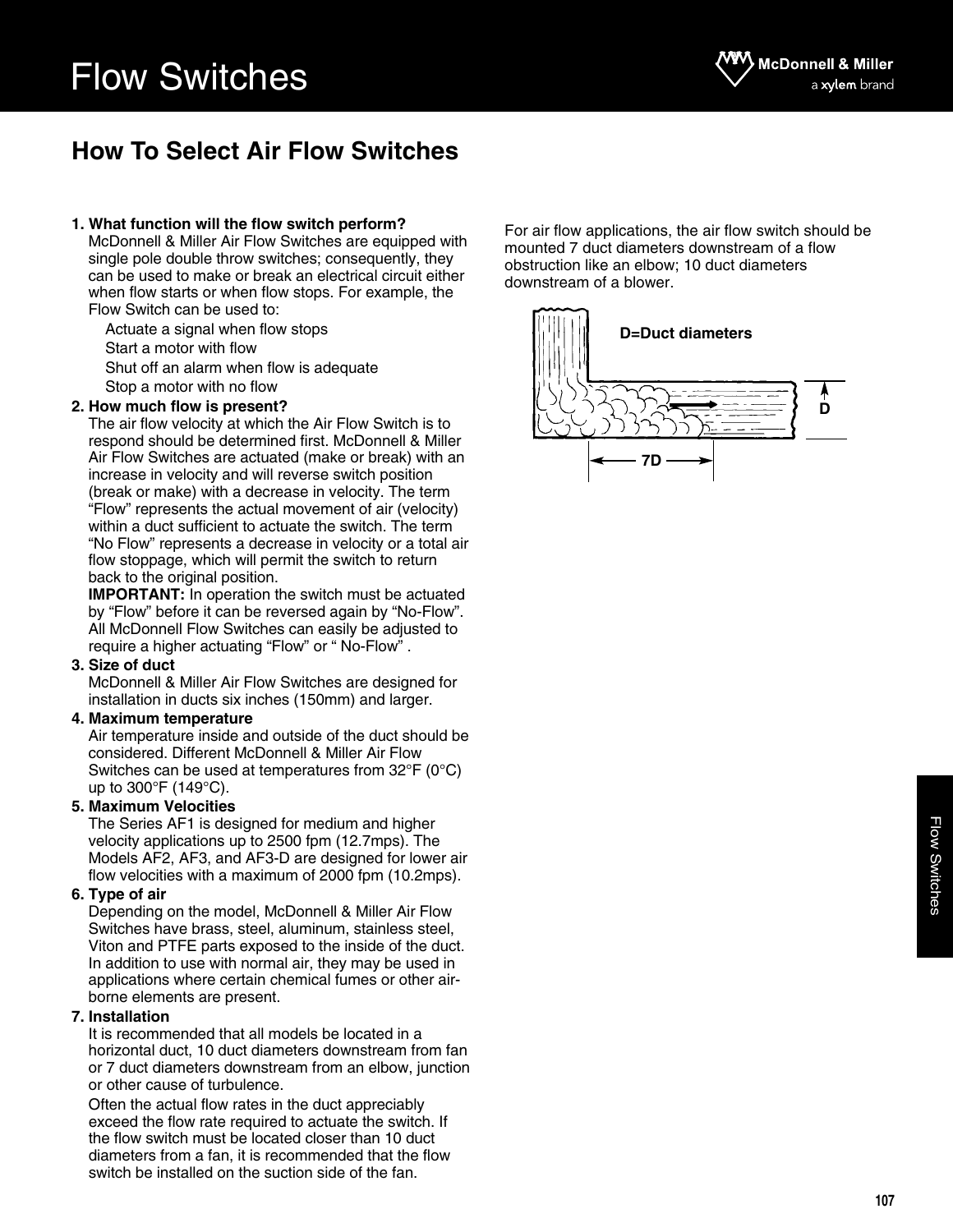# **Air Flow Switch Specifications – Horizontal Mounting**

| <b>Model</b><br><b>Number</b> | <b>Operating</b><br><b>Velocity Range</b><br>for Horizontal<br><b>Installation</b><br>fpm (mpm) | <b>Maximum</b><br><b>Allowable</b><br><b>Operating</b><br><b>Velocity</b><br>fpm (mpm) | Vane<br><b>Material</b>                      | <b>Seal</b><br><b>Material</b> | <b>Seal</b><br><b>Strength</b> | <b>Enclosure</b>                  | <b>Switch</b> | <b>Maximum</b><br>Air<br><b>Temperature</b><br>$\degree$ F ( $\degree$ C) |
|-------------------------------|-------------------------------------------------------------------------------------------------|----------------------------------------------------------------------------------------|----------------------------------------------|--------------------------------|--------------------------------|-----------------------------------|---------------|---------------------------------------------------------------------------|
| AF <sub>1</sub>               | 480 - 2230<br>$(146 - 680)$                                                                     | 2500<br>(762)                                                                          | Brass,<br><b>Steel</b>                       | Chrome<br><b>PTFE</b>          | Low                            | General<br>Purpose<br>Indoor      | <b>SPDT</b>   | 300<br>(149)                                                              |
| AF1-S                         | 480 - 2230<br>$(146 - 680)$                                                                     | 2500<br>(762)                                                                          | <b>Stainless</b><br>Steel<br>18-8,302 &316   | Viton                          | Medium                         | General<br>Purpose<br>Indoor      | <b>SPDT</b>   | 300<br>(149)                                                              |
| AFE-1                         | 350-1900<br>$(107 - 579)$                                                                       | 2000<br>(610)                                                                          | Brass,<br><b>Stainless Steel</b><br>Aluminum | Magnetic<br>Insulation         | High                           | Hazardous<br>Duty<br>Class I & II | <b>SPDT</b>   | 275<br>(135)                                                              |
| AF <sub>2</sub>               | 380-1250<br>$(116 - 381)$                                                                       | 2000<br>(610)                                                                          | Brass,<br>Steel,<br><b>Aluminum</b>          | Chrome<br><b>PTFE</b>          | Low                            | General<br>Purpose<br>Indoor      | <b>SPDT</b>   | 300<br>(149)                                                              |
| AF3                           | 235-1445<br>$(72 - 440)$                                                                        | 2000<br>(610)                                                                          | Brass,<br>Steel,<br><b>Aluminum</b>          | Chrome<br><b>PTFE</b>          | Low                            | General<br>Purpose<br>Indoor      | SPDT          | 275<br>(135)                                                              |
| AF3-D                         | 295-1445<br>$(90 - 440)$                                                                        | 2000<br>(610)                                                                          | Brass,<br>Steel,<br>Aluminum                 | Chrome<br><b>PTFE</b>          | Low                            | General<br>Purpose<br>Indoor      | <b>DPDT</b>   | 275<br>(135)                                                              |

# **Flow Velocities**